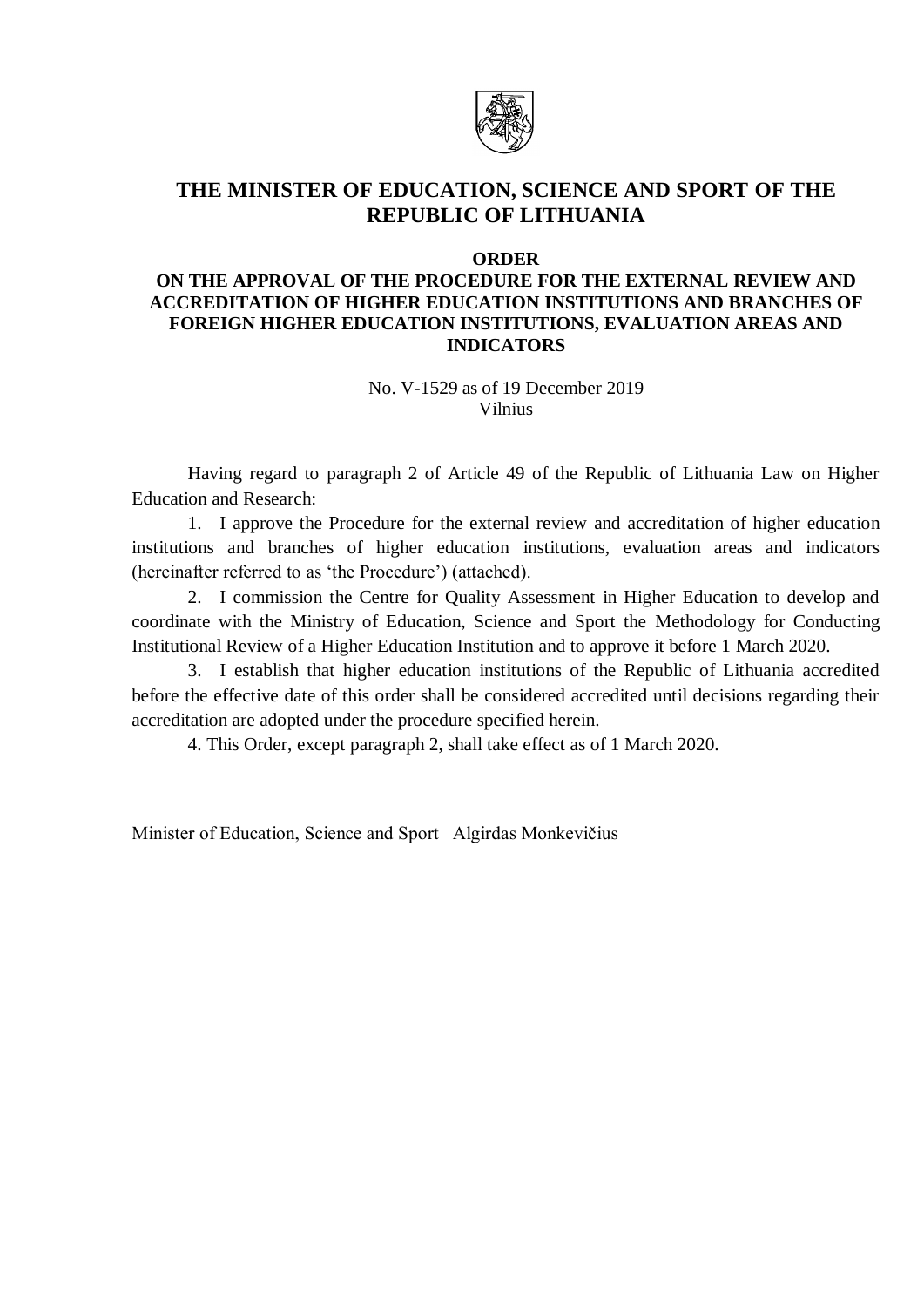APPROVED BY by Order No V-1529 of 29 December 2019 of the Minister of Education, Science and Sport

### **THE PROCEDURE FOR THE EXTERNAL REVIEW AND ACCREDITATION OF HIGHER EDUCATION INSTITUTIONS AND BRANCHES OF FOREIGN HIGHER EDUCATION INSTITUTIONS, EVALUATION AREAS AND INDICATORS**

#### **CHAPTER I GENERAL PROVISIONS**

1. The Procedure for the external review (hereinafter referred to as 'the external review') and accreditation of higher education institutions and branches of foreign higher education institutions, evaluation areas and indicators (hereinafter referred to as 'the Procedure') shall regulate the procedure for implementation of the external review and accreditation of higher education institutions established and authorised to carry out studies and activities related to studies in the Republic of Lithuania, branches of foreign higher education institutions established in the Republic of Lithuania and authorised to carry out studies and study-related activities (hereinafter referred to as 'the higher education institution'), the evaluation areas and indicators.

2. This Procedure shall not apply to the external review of higher education institutions in exile and priest seminaries. The external evaluation of higher education institutions in exile shall be organised by the Centre for Quality Assessment in Higher Education (hereinafter referred to as 'the Centre') in accordance with the procedure established by the Government of the Republic of Lithuania. The external review of priest seminaries is performed by the Holy See's Agency for the Evaluation and Promotion of Quality in Ecclesiastical Universities and Faculties (AVEPRO) under the European Standards and Guidelines for Quality Assurance in the European Higher Education Area. It conducts the external review of priest seminaries together with the external evaluation of study programmes according to the AVEPRO criteria.

3. The purpose of the external review is to determine the quality of the performance of a higher education institution based on the findings of the external review, to create prerequisites for improvement of the performance of a higher education institution, to promote a culture of quality, and to inform founders, academic community and the society about the quality of higher education institutions.

4. The Procedure has been drafted in accordance with the Law on Higher Education and Research of the Republic of Lithuania and the European Standards and Guidelines for Quality Assurance in the European Higher Education Area.

5. The terms used in the Procedure shall be those defined in the Law on Higher Education and Research of the Republic of Lithuania.

6. The external review shall be initiated by the Minister of Education, Science and Sport of the Republic of Lithuania, who approves the plan of external review of higher education institutions. The external review shall be organised by the Centre. The external review shall be carried out at least once every 7 years.

### **CHAPTER 2 EXTERNAL REVIEW AND ACCREDITATION OF HIGHER EDUCATION INSTITUTIONS**

7. The external review shall be carried out in accordance with the evaluation areas and indicators of the higher education institution set out in the Annex of the Procedure and the criteria established in the Methodology for Conducting an Institutional Review of a Higher Education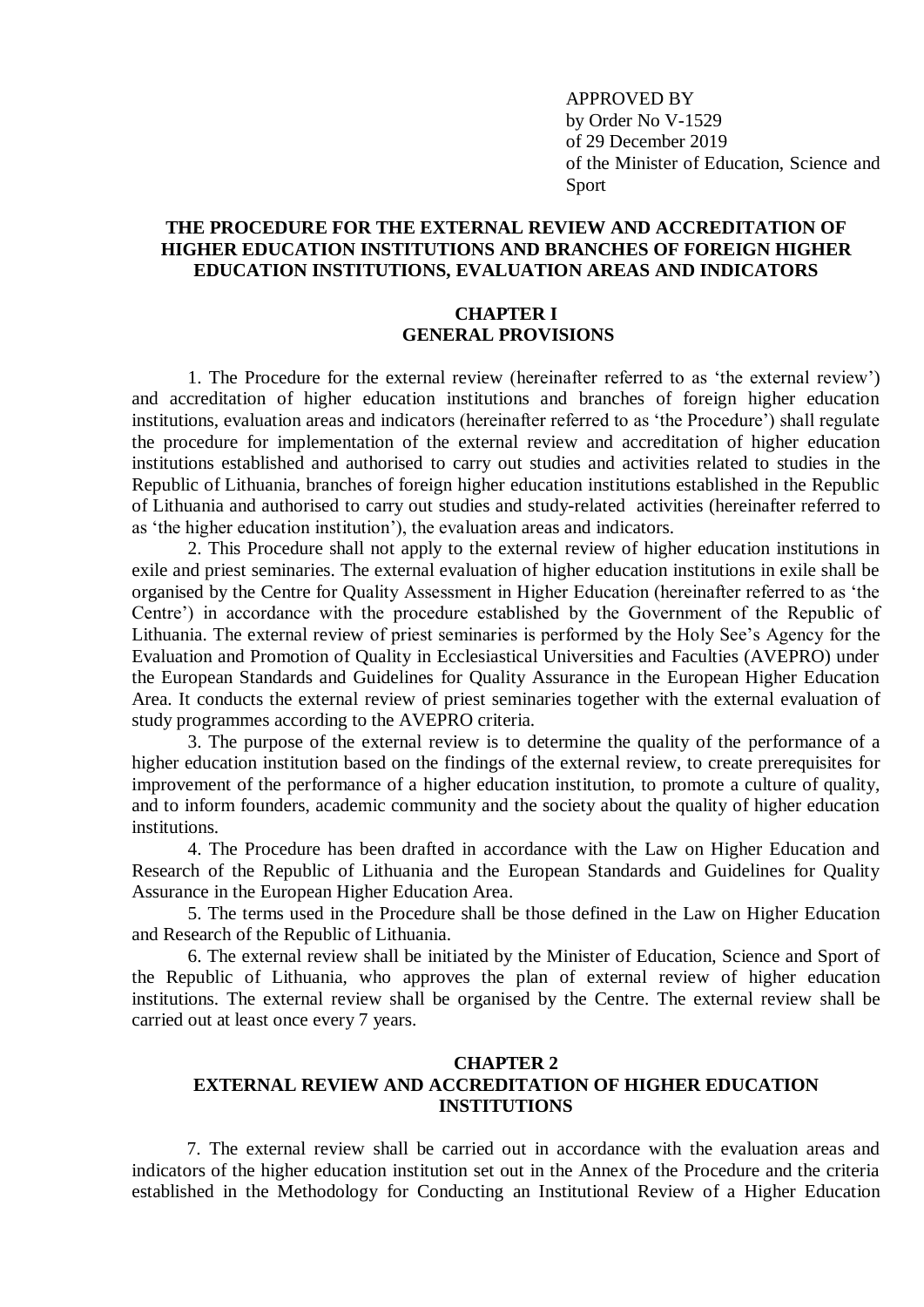Institution (hereinafter referred to as 'Institutional Review Methodology') approved by the Centre. The external review may not last more than 6 months from the date of submission of the selfevaluation report to the Centre.

8. The external review shall be organised by the Centre in accordance with the Law on Higher Education and Research, this Procedure, the Institutional Review Methodology and other legal acts regulating the activities of higher education institutions.

9. The external review shall be carried out in the following stages:

9.1. submission of a self-evaluation report prepared by a higher education institution to the Centre;

9.2. formation of an expert team and analysis of the self-evaluation report;

9.3. expert team visit to the a higher education institution;

9.4. preparation of the external review report and publication thereof;

9.5. follow-up activities aimed at improving the performance of the higher education institution, taking into account the external review report.

10. The Centre shall, not later than within 12 months before the start of the external review, announce the deadlines for the submission of self-evaluation reports of higher education institutions to the Centre. In case of a repeated institutional review of a higher education institution, the deadline for submission of the higher education institution's self-evaluation report shall be set at least 6 months before the start of the external review.

11. The form of the self-evaluation report (the document summarising the results of selfevaluation) is laid down in the Institutional Review Methodology.

12. The higher education institution shall perform the following actions in order to ensure the conditions for the external review:

12.1. submission of the self-evaluation report meeting the requirements set out in the Institutional Review Methodology to the Centre;

12.2. organisation of meetings of the expert group appointed by the Centre with the target groups, review of the learning resources;

12.3. provision of additional information and documentation required for the evaluation at the request of the Centre.

13. During the external review, activities of a higher education institution are evaluated according to the following evaluation areas:

13.1. management;

13.2. quality assurance;

13.3. studies and research (art);

13.4 impact on regional and national development.

14. The external review shall be carried out by an expert team formed by the Centre in accordance with the Experts Selection Procedure approved by the Centre and publicly announced in advance. The external evaluation shall include experts from abroad.

15. The external review of the higher education institution shall be based on the selfevaluation report prepared by the higher education institution, the data obtained during the visit at the higher education institution and the results of the comparative expert evaluation of research and experimental development activities and / or the results of the annual formal evaluation of research and experimental development and art activities, the results of the evaluation of the ongoing study fields, other documents of the higher education institution, previous external review reports and the recommendations as well as the data on the progress and results of the implementation of the recommendations, data on the activities of the higher education institution from state registers, other information about activities of the higher education institution (survey results, official statistical data, etc.).

16. The expert team shall, not later than within 2 months from the end of the visit at the higher education institution, prepare the external review report. The external review report shall include a general analysis of activities of the higher education institution according to the evaluation areas, indicators and criteria, proposals and recommendations to the higher education institution on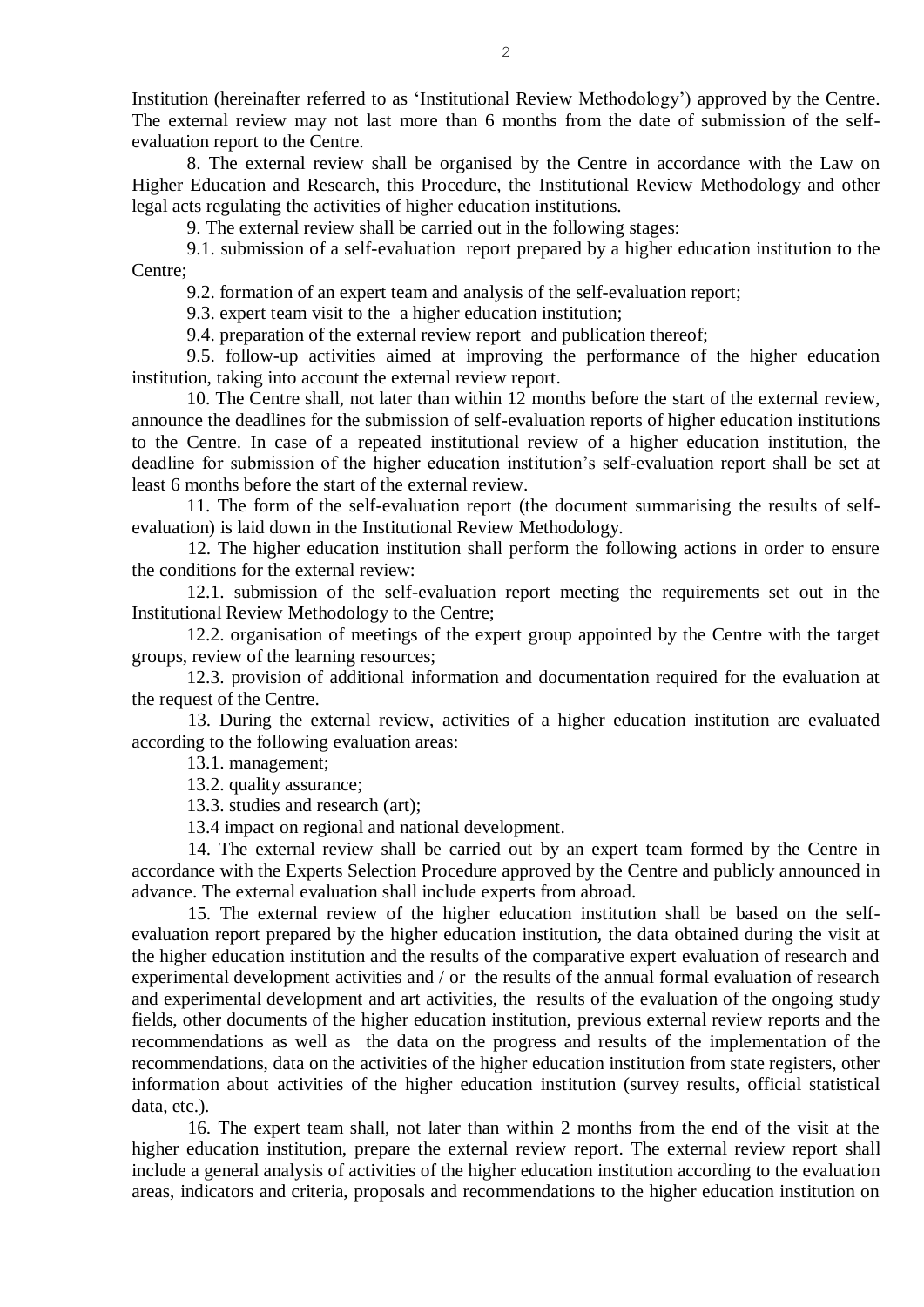how it could improve its activities, as well as the summary evaluation according to the evaluation areas specified in paragraph 13 and the evaluation scale specified in paragraph 17 of this Procedure.

17. The review of a higher education institution must assess each of the evaluation areas with one of five ratings:

17.1. excellent – 5 points – the area is rated exceptionally well in the national context and internationally;

17.2. very good – 4 points – the area is rated very well in the national context and internationally, without any drawbacks;

17.3. good – 3 points – the area is being developed systematically, without any major drawbacks;

17.4. satisfactory  $-2$  points – the area meets the minimum requirements, and there are drawbacks that must be addressed;

17.5. unsatisfactory  $-1$  point  $-$  the area does not meet the minimum requirements, there are fundamental drawbacks.

18. Within 30 working days as of receipt of the external review report prepared by the expert team, the Centre shall take one of the following possible decisions on the external review:

18.1. to evaluate the performance of the higher education institution positively;

18.2. to evaluate the performance of the higher education institution negatively.

19. The decision on positive evaluation is made when none of the evaluation areas is evaluated unsatisfactorily (1 point).

20. The decision on negative evaluation is made when at least one of the evaluation areas is evaluated unsatisfactory (1 point).

21. The Centre shall send the external review decision together with the external review report to the higher education institution, the Ministry of Education, Science and Sport of the Republic of Lithuania (hereinafter - the Ministry) and publish it on the website of the Centre within 3 working days after the external review decision is adopted.

22. On the basis of the external review report, the Centre shall take one of the following decisions on the accreditation of the higher education institution:

22.1. to provide accreditation for a period of 7 years if performance of the higher education institution is evaluated positively;

22.2. to provide accreditation for a period of 3 years if performance of the higher education institution is evaluated negatively;

22.3. to provide no accreditation if the repeated external review results of the higher education institution are negative.

23. The Centre shall notify the higher education institution of the decision on the accreditation within 3 working days as of the date on which the decision is made.

24. If a higher education institution is accredited in accordance with sub-paragraph 22.2 of the Procedure, it must submit an action plan to the Ministry within 3 months as of the receipt of the external review report on how it intends to strengthen its activities. The action plan shall be examined by a commission formed by the Minister of Education, Science and Sport, which shall, within 3 months after the receipt of the action plan, evaluate it and, if necessary, submit comments on the appropriateness of the action plan measures aimed at activity enhancing. While performing follow-up activities, the Centre shall monitor the implementation of the action plan at least once during the period of accreditation of the higher education institution and inform the Ministry about the results of the implementation of the action plan.

25. Upon accreditation of a higher education institution in accordance with sub-paragraph 22.2 of the Procedure, at least 12 months before the end of the accreditation term, a repeated external review shall be initiated in accordance with the evaluation areas specified in paragraph 13 of the Procedure and the procedures provided in the Institutional Review Methodology. The Centre shall announce the decision regarding the external review and accreditation of the higher education institution at least 1 month before the expiry of the accreditation term of the higher education institution.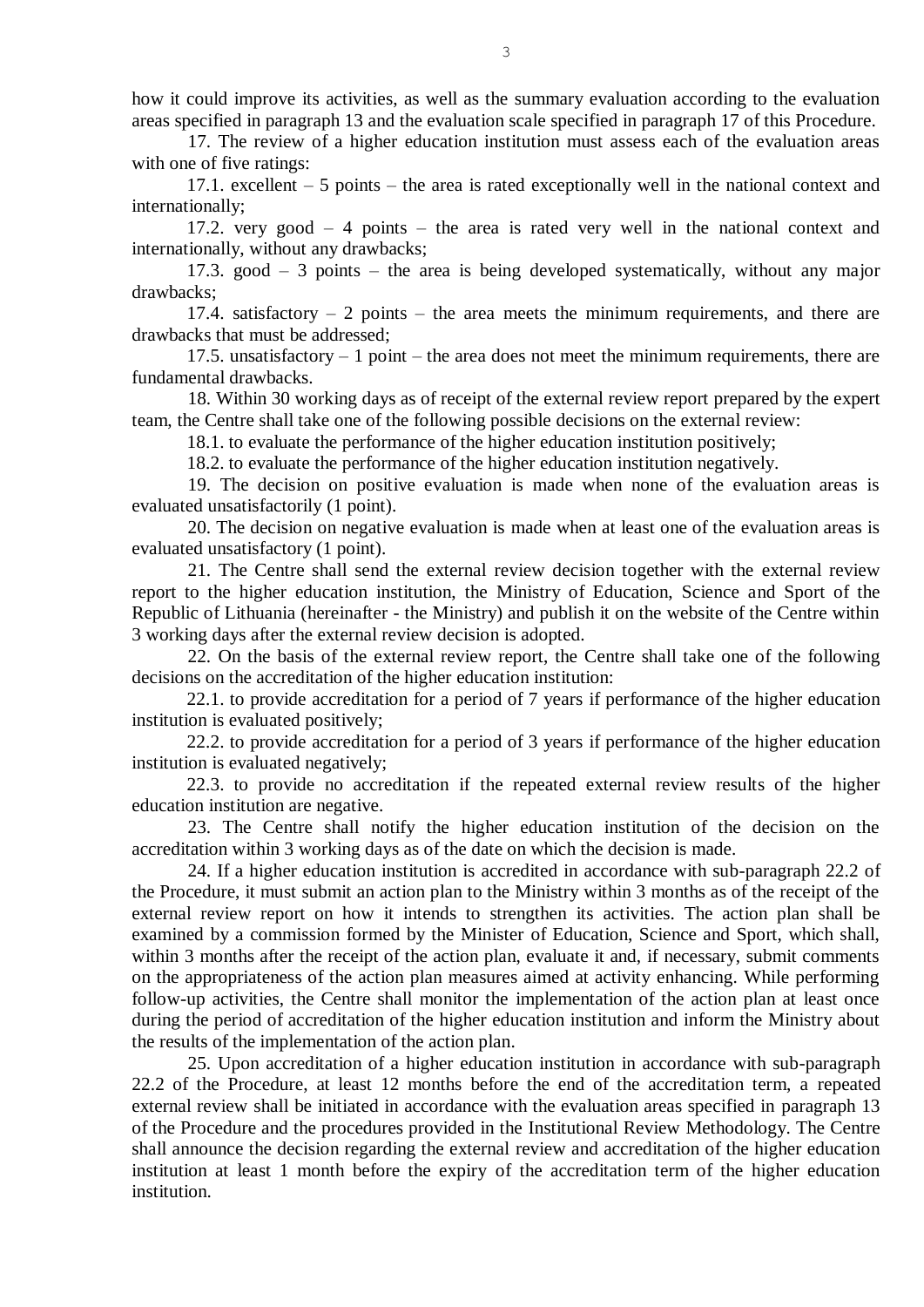26. The Minister of Education, Science and Sport shall, within 20 working days as of the date of the decision in paragraph 22.3 of the Procedure, take a decision to revoke the higher education institution's authorisation to conduct studies and study-related activities. Where there are students who are studying and have not completed their studies in the higher education institution the accreditation of which has been revoked, the Minister of Education, Science and Sport shall determine the further possibilities for their studies.

27. Following the entry into force of the decision of the Centre for the accreditation of a higher education institution referred to in sub-paragraphs 22.1 and 22.2 of the Procedure, the follow-up activities shall commence.

28. The follow-up activities include a set of actions and measures to implement the proposals and recommendations made during the external review, to improve the performance of the higher education institution and to ensure that drawbacks identified during the external review are eliminated.

29. Follow-up steps:

29.1. provision of measures for performance improvement – the higher education institution, upon receipt of the decision of the Centre in accordance with the proposals and recommendations provided in the external review report, shall provide for measures aimed to improve the performance of the higher education institution;

29.2. implementation of the planned measures for the improvement of the performance of the higher education institution – the higher education institution implements the provided measures for the improvement of the activities of the higher education institution;

29.3. monitoring of the results of the implementation of the measures provided for the improvement of the activities of the higher education institution – the Centre monitors the implementation of the improvement of the performance of the higher education institution and the implementation of recommendations.

#### **CHAPTER III**

### **PROCEDURE FOR SUBMISSION AND EXAMINATION OF COMPLAINTS**

30. Within 10 working days as of receipt of the decision on the external review, the higher education institution shall be entitled to lodge a reasoned complaint to the Commission for Appeals formed by the Centre (hereinafter referred to as 'the Commission for Appeals').

31. The Commission for Appeals shall examine the justification of the appeal and the procedural violations of the review process.

32. The procedures for examining the appeal, the organisation of the proceedings of the Commission for Appeals and the decisions taken shall be determined by the provisions of the Appeal Committee approved by the Director of the Centre.

33. The Commission for Appeals shall investigate the appeal of the higher education institution not later than within 20 working days from the date of receipt of the appeal.

34. The decisions of the Centre and the Commission for Appeals may be appealed against in accordance with the procedure established by the Law on Administrative Proceedings of the Republic of Lithuania.

#### **CHAPTER IV FINAL PROVISIONS**

35. The Centre shall announce the decision on the external review together with the conclusions of the external review and the decision on the accreditation of the higher education institution within 5 working days from the date of the decision on the Centre's website. The higher education institution shall announce the Centre's decision on the evaluation of the higher education institution together with the external review report within 5 working days on the website of the higher education institution and maintain it until the next external review.